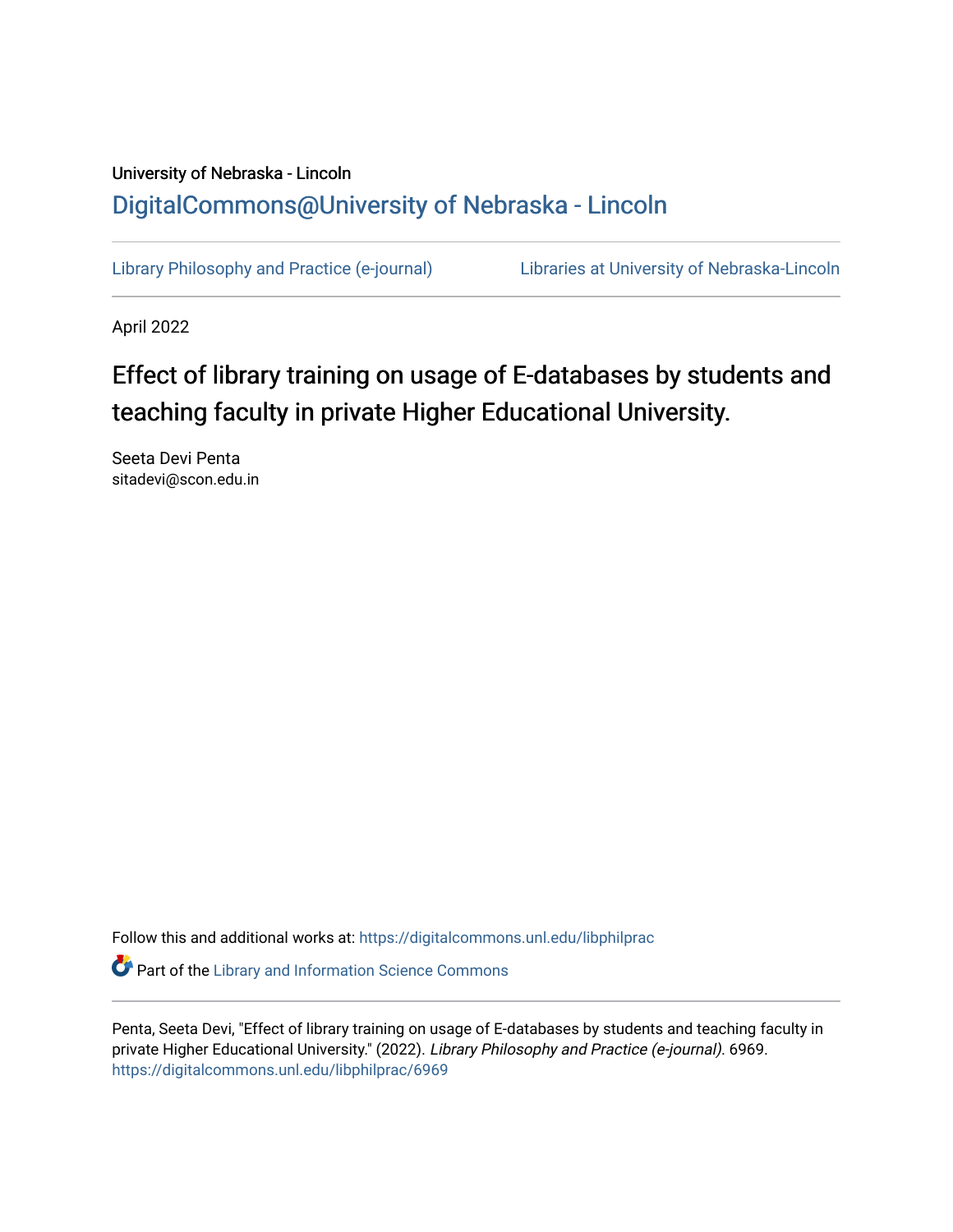**Title**: Effect of library training on usage of E-databases by students and teaching faculty in private Higher Educational University.

## **Principal Researcher**

## **Corresponding Author**

Dr. Seeta Devi Akyana

Department of Obstetrics and Gynecological Nursing, Symbiosis College of Nursing, Symbiosis International Deemed University, Pune, Maharashtra-412115, India; [sitadevi@scon.edu.in](mailto:sitadevi@scon.edu.in)

PhNo: 9665539533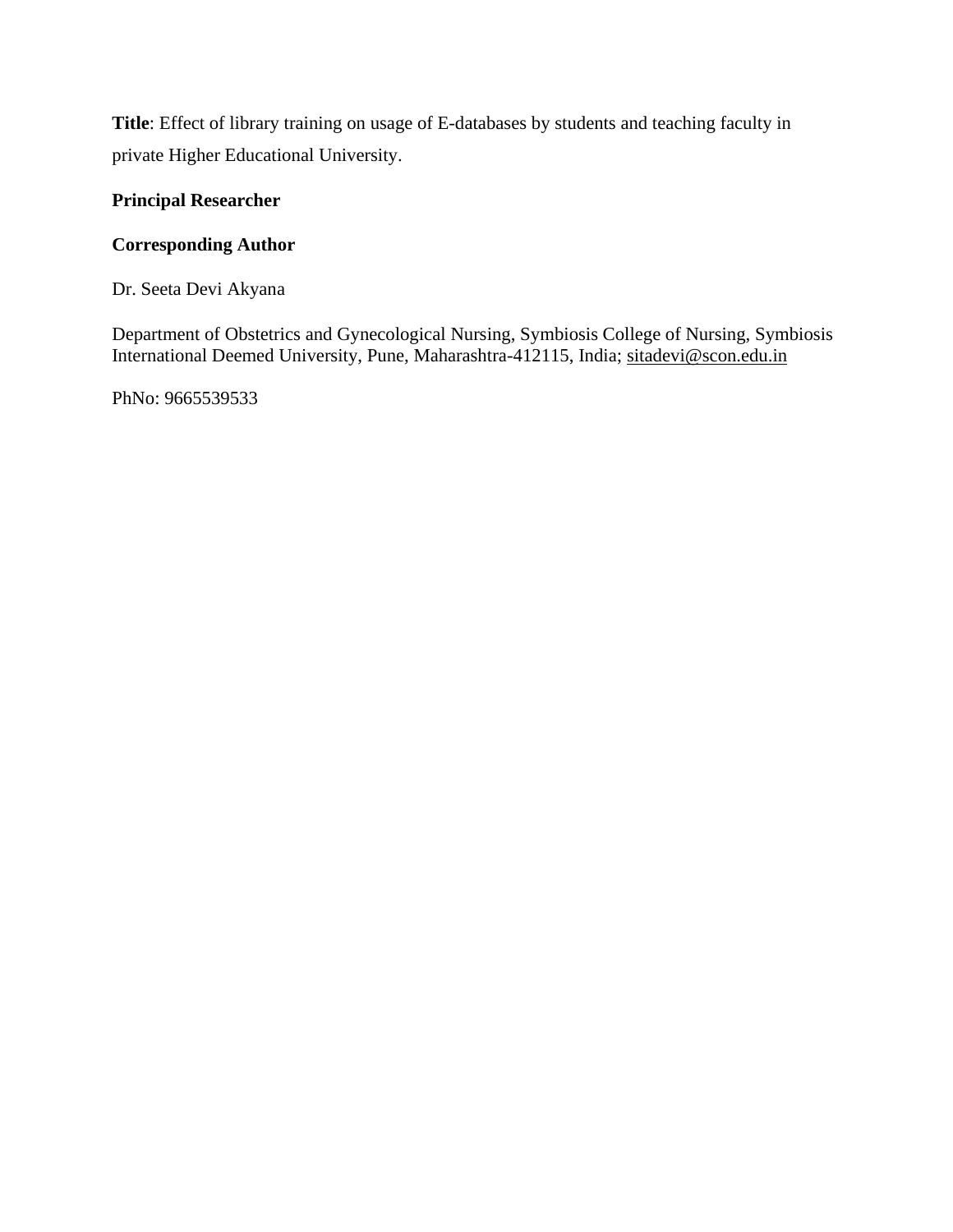**Title**: Effect of library training on usage of E-databases by students and teaching faculty in private Higher Educational University.

#### Seeta Devi Akyana

### Associate Professor at Department of Obstetrics and Gynecological Nursing, Symbiosis College of Nursing (SCON), Symbiosis International (Deemed University), Pune, India Email: [sitadevi@scon.edu.in](mailto:sitadevi@scon.edu.in)

#### **Abstract:**

Libraries are vital in providing academic and research resources to the students and faculty working in various universities. The benefits of using e- databases are immense as these resources can be easily accessed anywhere on the educational campus or at home. Therefore, most higher academic universities facilitate e- databases and make them centrally available to their scholars. Conducting periodical training programs on the usage of e- databases is found essential. The study's objectives are to assess the effect of a library training program on the use of centrally subscribed online databases. The researcher has adopted a case study design to implement the study. The samples were the teaching staff, undergraduate (3rd and 4th year BSc students), postgraduate, and Ph.D. scholars. About 300 samples were recruited by using a random stratified sampling technique. The user's data was collected from Koha software. A survey research method was executed to gather information regarding the barriers to not using the various E- databases. A structured questionnaire was administered to collect the problems faced by the non-users of databases. Out of 20 e- databases, most of them were subscribed in the year 2015and 2019. Before piloting the training program, some of the databases were never used. Largely 47 % to 58 % of participants have got into only Turnitin and Scopus databases. Following the training program, about 73 % to 92 % of the participants retrieved Scopus and Turnitin databases for their research activities. From the current study, it is manifestly unspoken that periodical library training programs are crucial to making the fresher aware of the usage and availability of databases in the library.

**Keywords:** Library training; usage of E-databases; Barriers – not using e databases.

#### 1. **Introduction:**

The university plays a crucial role in providing required library resources to the students, scholars, and teaching faculty to enhance the teaching and research activities. The libraries of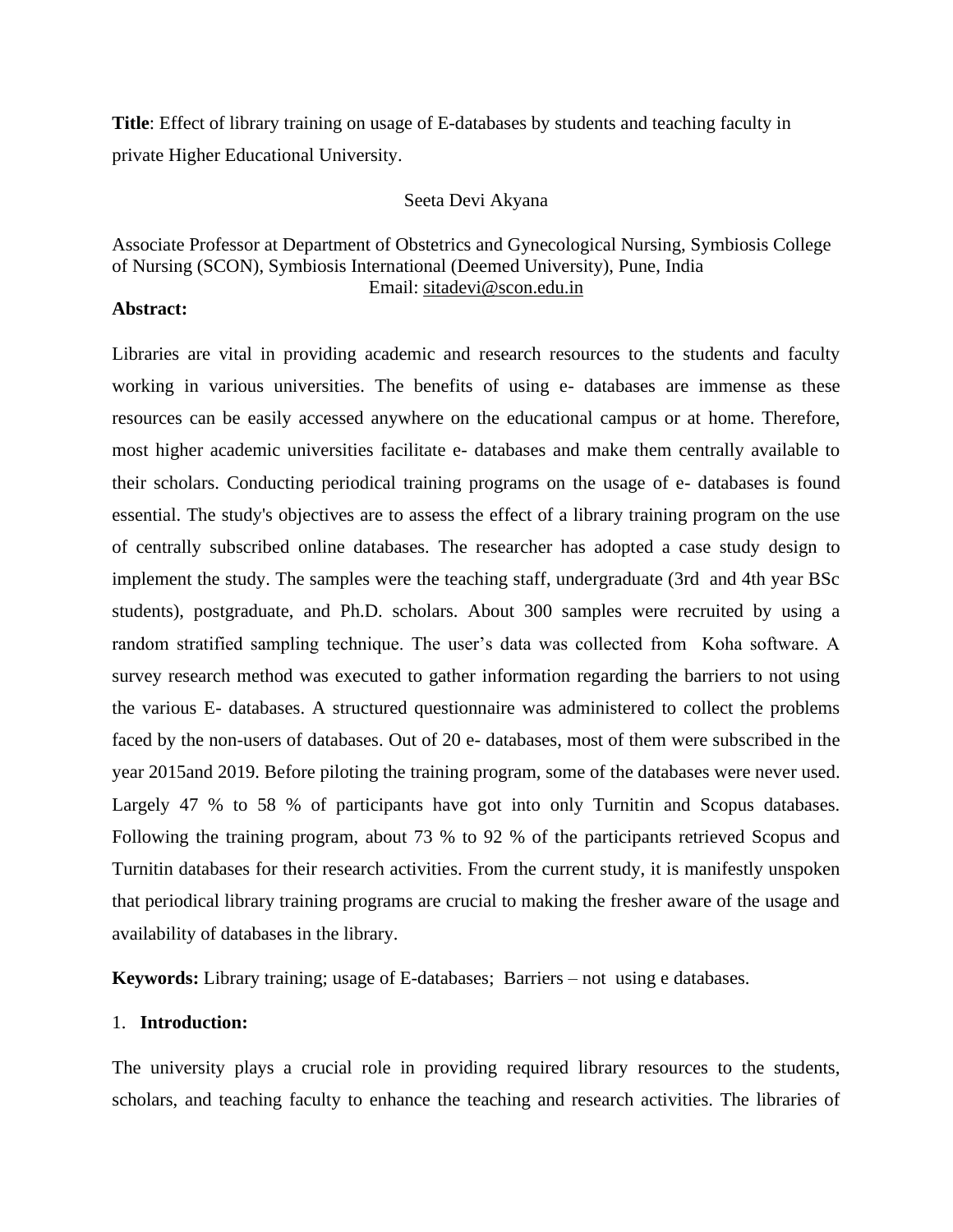universities and concerned institutes provide extensive support to the users in extending knowledge information. These days, the universities render the services as a research center; they are more specific to discovering new knowledge, extending immense efforts to bred the intellectuality and scientific workforce. They believe the success of any university depends on the resources, particularly databases available to the students, faculty, and scholars. The libraries' primary function is to satisfy the users by meeting scientific demands with adequate intellectual information. (F.J. Klaib, 2011)

The library needs to be aware of the demands of the users in pertaining to their knowledge acquisition. Universities spend a lot of budgetary resources to procure various library recourses for the users. But, if the users do not utilize them, those resources will be impractical. The library should conduct periodical training programs for users. Thus it helps them to understand the knowledge requirement of the users. These training programs make the users understand the kind of resources available at the library and the process of accessing them for their academic usage. (A. Jessy, K. Sivananda Bhat,M. Rao 2016)

In traditional days, the main task of the library was to own and store the printed resources and issue this material to the users. However, the various databases are replacing the olden library practice by their easy accessibility and availability to the users. Today, these E- databases play an important role as information resources to the libraries. The databases consist of most indexed and abstracted journals in the form of e- bibliographic catalogs and information repossession systems. Through computers, the users can rapidly reach and retrieve information. (Atarodi, A,Alami,A.& Saeedi, S.J.G.M. 2015)

The universities have realized the benefits of e- databases' usage. The subscription cost for the printed resources was identified as high compared to the price incurred to procure the electronic databases. Thus, today, the Universities part a lot of capital budgetary provision to subscribe Edatabases and make them centrally available to the students studying in various institutes or departments of that specific university. However, libraries need to perform periodic surveys to find out the obstacles in accessing these databases. The libraries need to provide training on the usage process of every database available to the users. (Goldman, C., Turnbow, D., Roth, A., Friedman, L., & Heskett, K. 2016).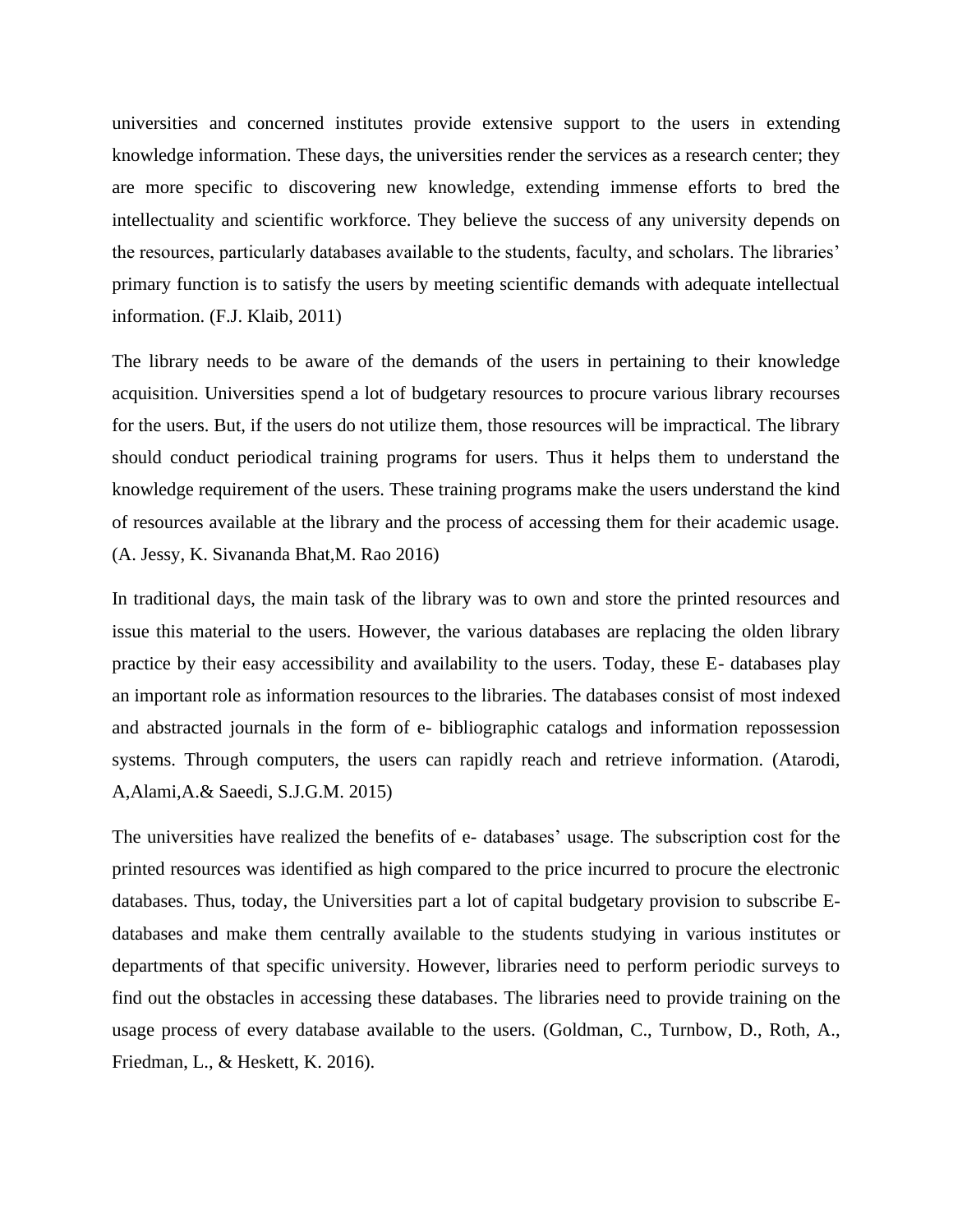The researchers noticed that users tend to use only a limited number of electronic databases. It seems to be due to a lack of awareness regarding accessing and availability of databases other than the commonly available resources. The main impediment for inappropriately using databases is a lack of training and information regarding the process of usage of the database. Therefore, the present investigator has surveyed whether the training programs are helped to enhance the awareness among the users in using databases available in the university.

#### **Objectives of the study:**

- 1. To assess the effect of library induction training programs on the usage of centrally subscribed online databases.
- 2. To find out the commonly used databases by the various categories of the students and faculty
- 3. To find out the barriers for not using the various E- databases

#### **Research questions:**

- 1. What are the frequently used online databases in the library?
- 2. What is the effect of library induction training on the usage of online databases?
- 3. What are the problems experienced by the users for not using the e- databases?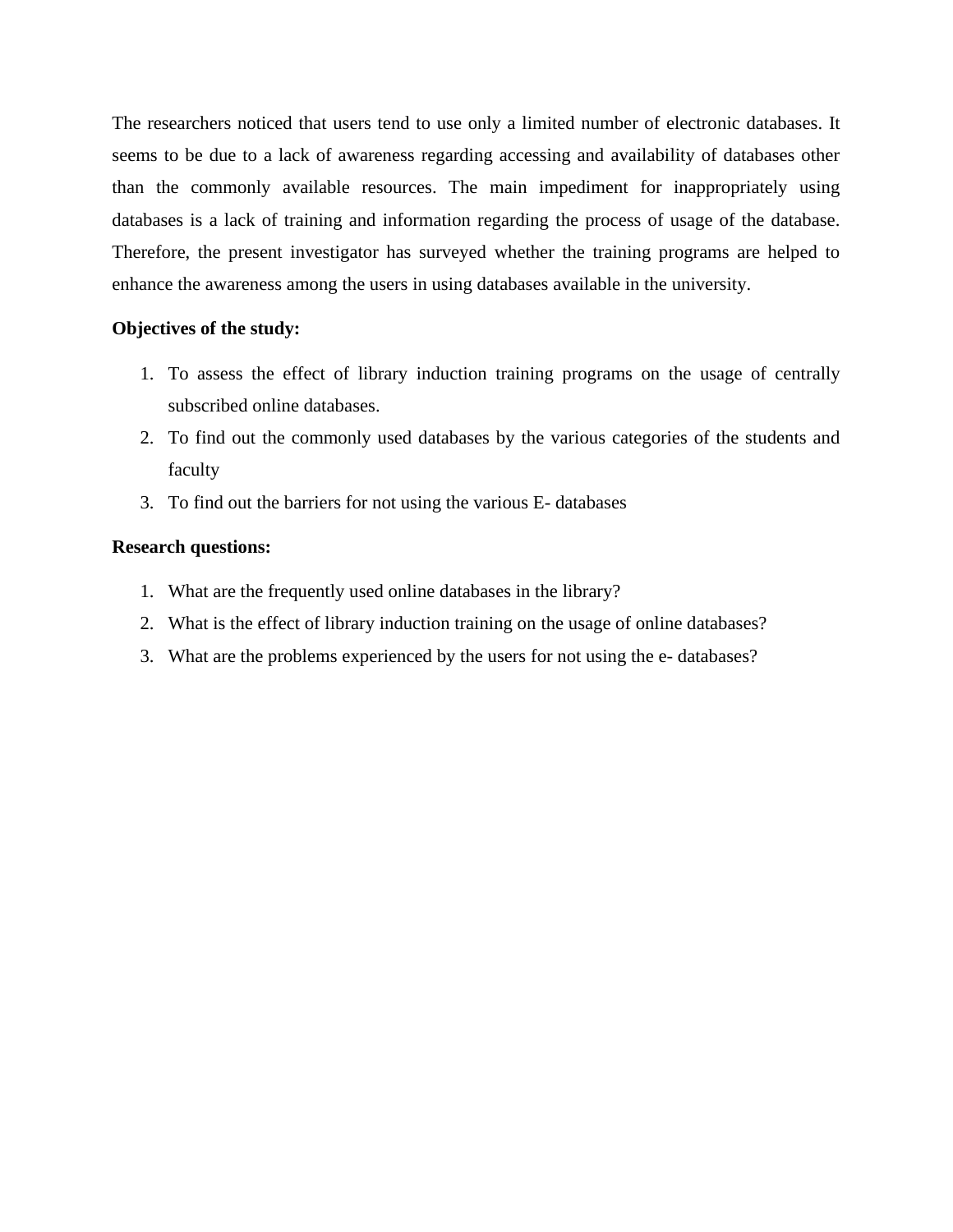#### 2. **Literature Review:**

#### **Usage of library resources:**

These days, the library has become the busy data resourced center, the information is available in prepacked formats for the benefit of the users. These library resources are sufficiently available in-depth, number, excellence, miscellany, and currency to support the curriculum of the institute. Thus, the library of the institute is a crucial academic resource center of seminary formation.

According to Khan (2016), Libraries have transformed into digital and virtual libraries, which has augmented the global dissemination of information. According to Murugan (2019), students and teaching staff use the resources of the library frequently for their speculative and research work.

#### **Effect of a library orientation program to the fresher:**

Many studies have highlighted the importance of conducting induction training programs on using library resources available in the institutes. Because of these training programs, there is strong evidence that students and faculty perform quality research and academic work. According to Kline and Rod (1984), the library orientation program bid the newly joined students with library resources and information regarding study skills and the integrity of the academics that makes their scientific pursuit effective. According to Hindagolla (2012), even though universities offer various resources to their users, most of them are not aware of the resources available in the library due to the lack of library induction training programs. Bhatti (2010) stated that library orientation program active connects with naturally learning techniques and lifelong learning. Library orientation is essential to act that plays a crucial role in enhancing the usage of library resources by library users. The library orientation consists of how to use the library resources and guidance on how to use the various tools with demonstration instructional methodology to the students.

Bleidt (2011) mentioned that if the libraries of the institutions conduct the orientation programs regarding the use of online databases, the student's performance in the academics and research area will be improved. In addition to this, Oakleaf (2011) stated that library induction programs help students achieve grade point average (GPA) and gain a good score in their academics.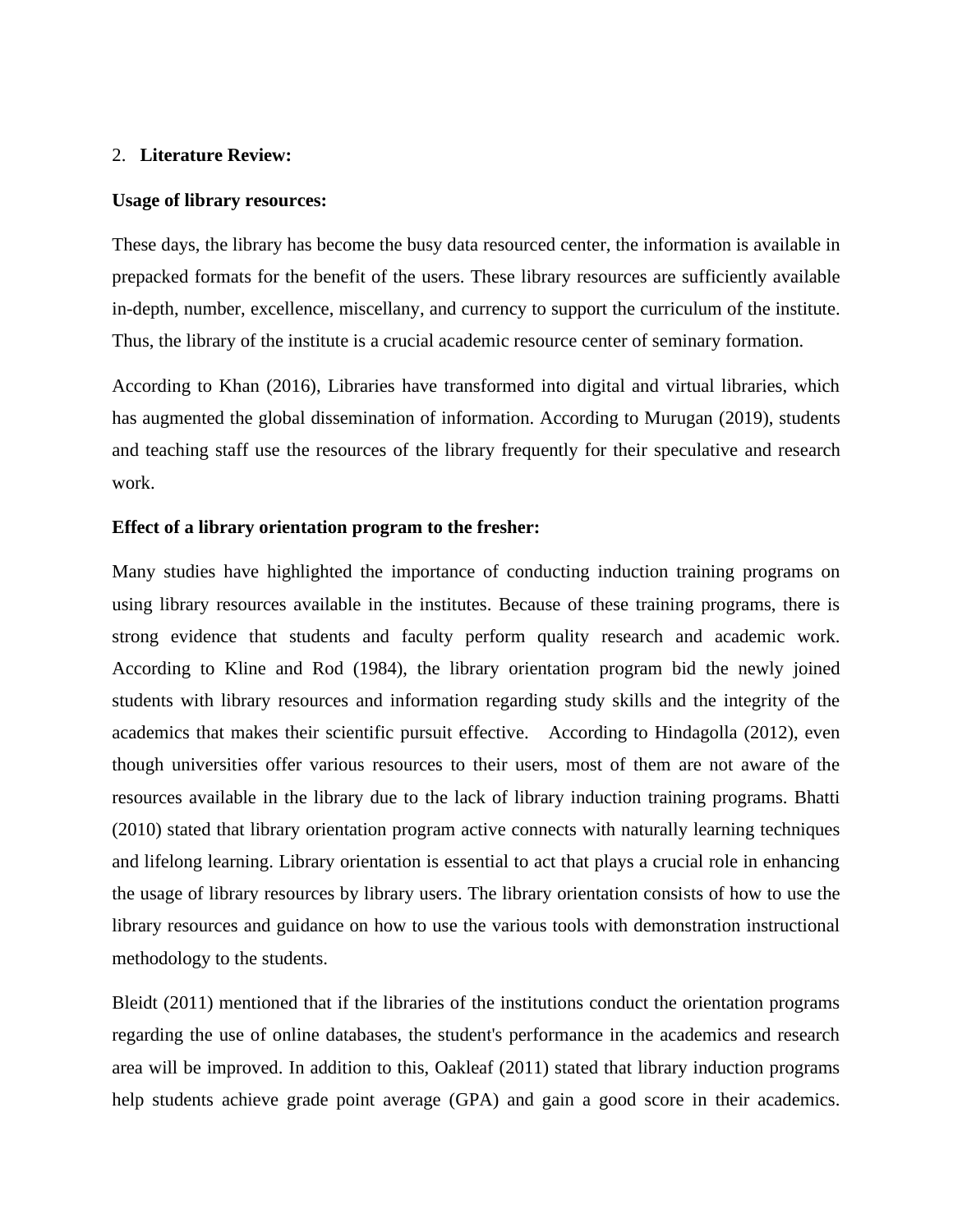Omeluzor (2017) opined that the library orientation program aims to provide sufficient information to the user's apropos availability of the resources in the institutional library. It needs to ensure that these resources are used by them effectively. In addition, he mentioned that the libraries in the future not merely digitalize the assortments, but relatively it is just about providing, inspiring, and enacting original kind of education happenstances.

#### **Barriers to not using the various E- databases:**

Over the last 20 years, there is no sign of abating in enhancing the technological diversity in accessing the academic data from the e databases. It displays a significant requirement in acquiring computer skills in accessing information from the e-databases. These barriers are associated with availability good number of e – resources, availability of e books and journals, increased cost of books and journals, and the policies drawn by the university in using library resources.

O'Dell, F. & Preston, H. mentioned about the factors associated with non-using library resources by staff working in the hospitals. There is a significant gap noticed between the perception of users apropos the readiness of resources in library and the definitive services provided by the library. Health Libraries Group (2016) opined that every user had problems in accessing information from e-database. A few users had issues in accessing online databases even after receiving some sort of training. Accessing charges were repeatedly found as a primary barrier in obtaining information. Another important barrier was universally cited for not obtaining the information from online databases is insufficient time to learn on how to use the databases.

#### 3. **Research methodology:**

The researcher has adopted a case study design to execute the study in this research. The samples were the teaching staff, undergraduates (3rd year and 4th year BSc students), postgraduate, and Ph.D. scholars. The samples were recruited for the study by using random stratified sampling techniques. The participants were further divided, conferring the student's year of the study. In the current study, the size of the population was 1423, and the sample size was 300. At the beginning of the year, a researcher, with the help of librarians and vendors of various databases, provided special training on the databases mentioned above for ten days in September 2021 to the study participants. The researcher has subsequently collected the data regarding the usage of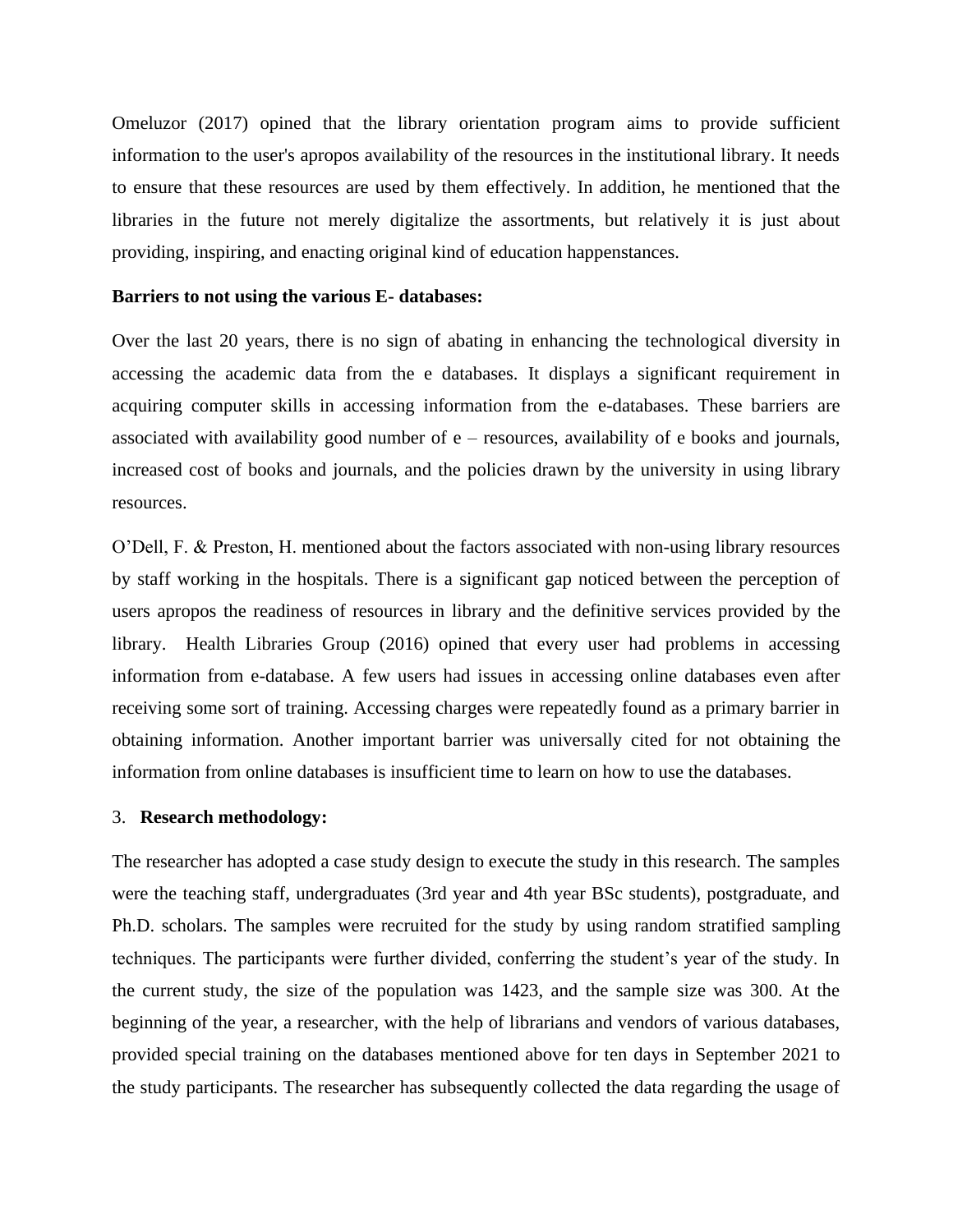various databases for three months (Octo2021, Nov 2021, and Dec 2021). Monthly, the user's data was collected from the Koha software. A survey research method was executed to collect the barriers to not using the various E- databases. A structured questionnaire was administered to collect the problems faced by the non-users of databases.

4. **Results:**

| S.No             | No. of e-resources available          | Year of the  |
|------------------|---------------------------------------|--------------|
|                  |                                       | subscription |
| 1.               | Grammarly                             | 2018         |
| $\overline{2}$ . | Nature journal                        | 2017         |
| 3.               | Videeya                               | 2019         |
| $\overline{4}$ . | Delnet                                | 2019         |
| 5.               | <b>Question Pro</b>                   | 2018         |
| 6.               | Money life online Magazine            | 2019         |
| 7.               | Mc Graw Hill education India E books  | 2019         |
| 8.               | South Asia Archive                    | 2019         |
| 9.               | World e Book library                  | 2019         |
| 10.              | Pearson e-books                       | 2018         |
| 11.              | E Research                            | 2019         |
| 12.              | EndNote                               | 2019         |
| 13.              | Turnitin                              | 2017         |
| 14.              | Scopus                                | 2015         |
| 15.              | <b>J</b> stor                         | 2015         |
| 16.              | Frost & Sullivan                      | 2015         |
| 17.              | Web of Science                        | 2019         |
| 18.              | <b>Emerald Management E-Journal</b>   | 2015         |
| 19.              | Elsevier: Science direct - Management | 2017         |
| 20.              | <b>EBSCO</b>                          | 2015         |

**Table 1**: Centrally subscribed E-databases at higher educational deemed university

Majority of the databases are subscribed in the year 2015and 2019.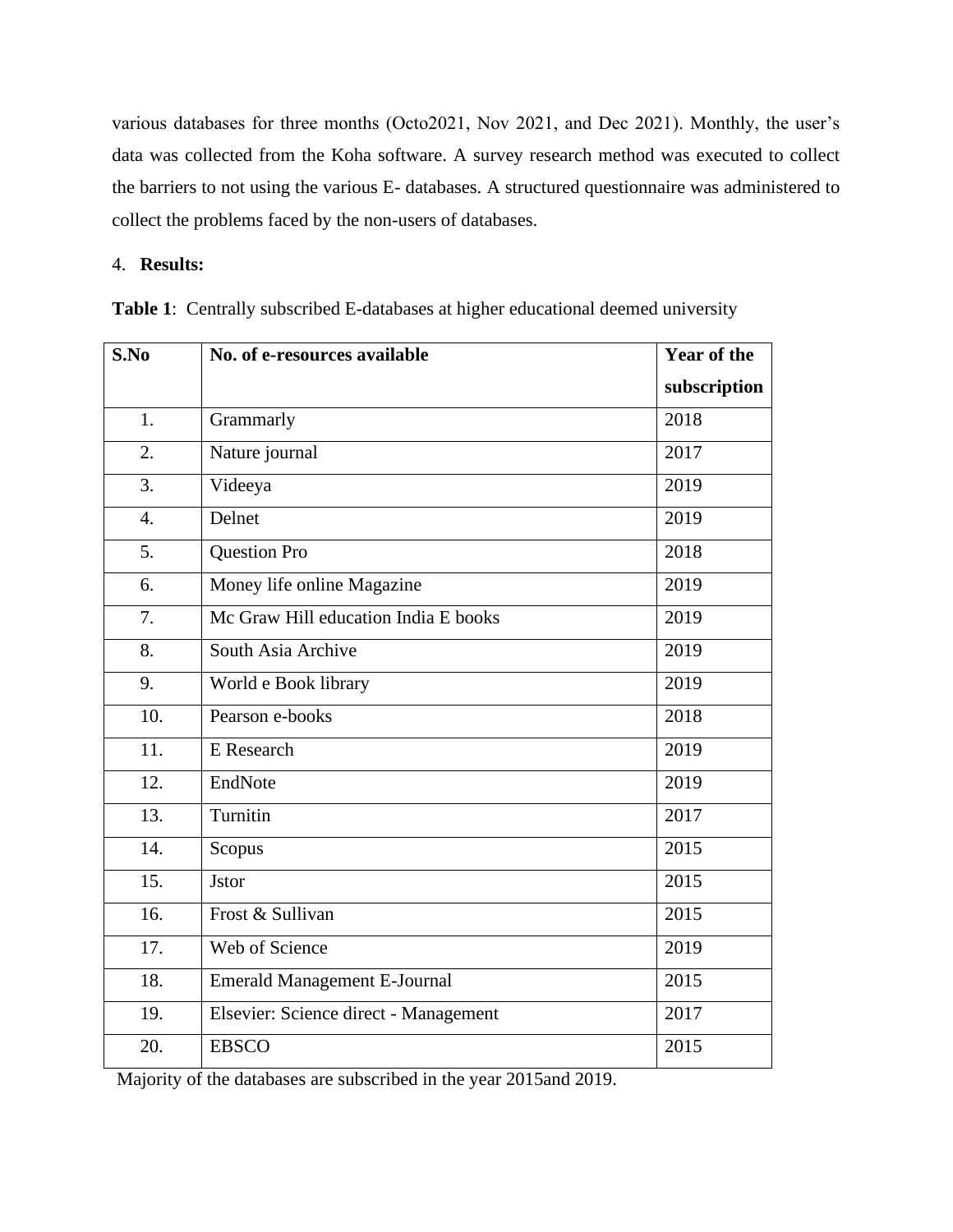**Figure 1 :** Distribution of the samples based on the educational category:



**Figure 2 : Usage of E- databases in percentages before training programme :**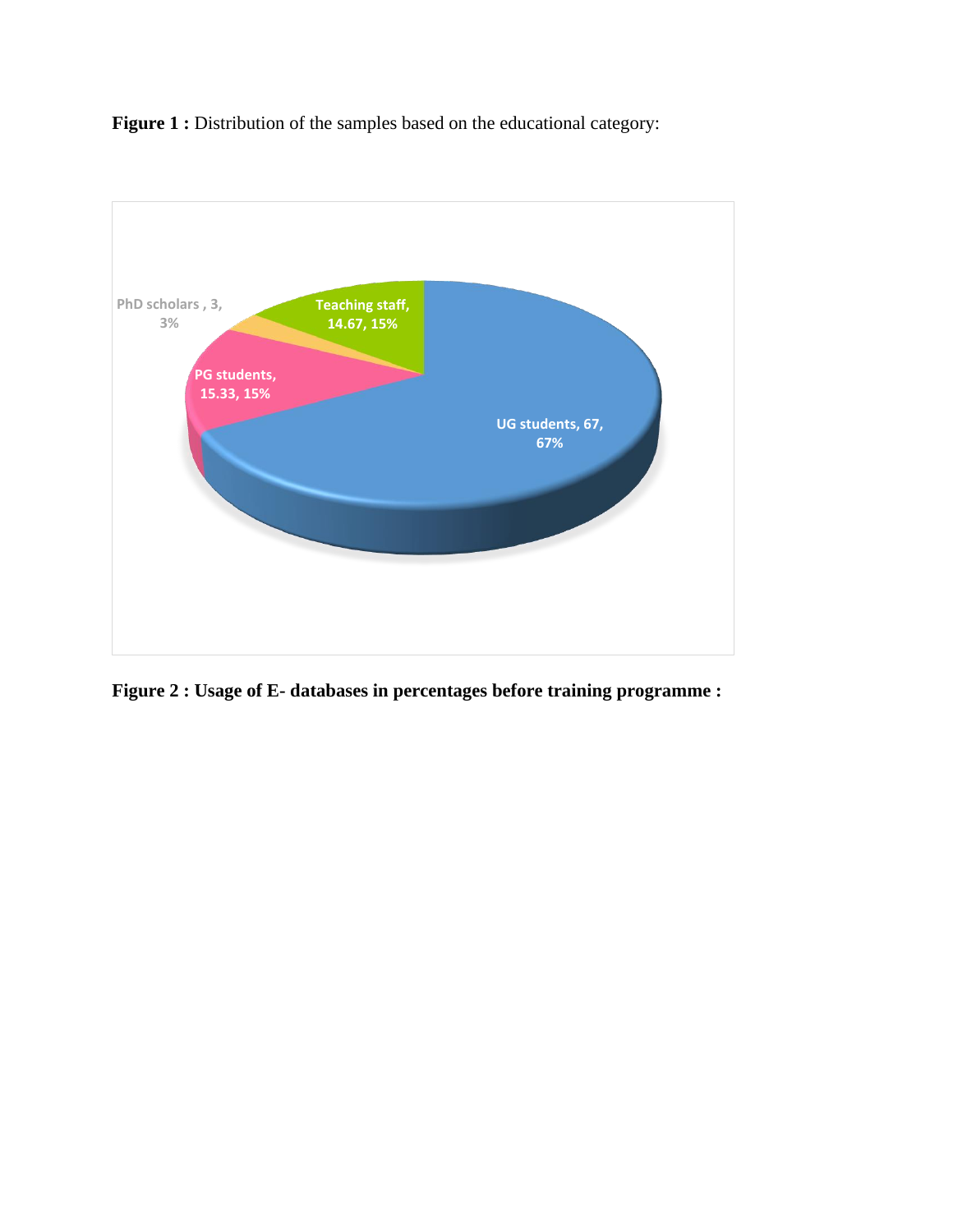

Before piloting the training program, the bulk of the participants had never used some databases, largely 47 % to 58 % of participants have used Turnitin and Scopus databases, followed by emerald management e-journal, which was accessed approximately 13 % to 43 %. The participants did not access the database money life online magazine, Mc Graw hill education India E -books.

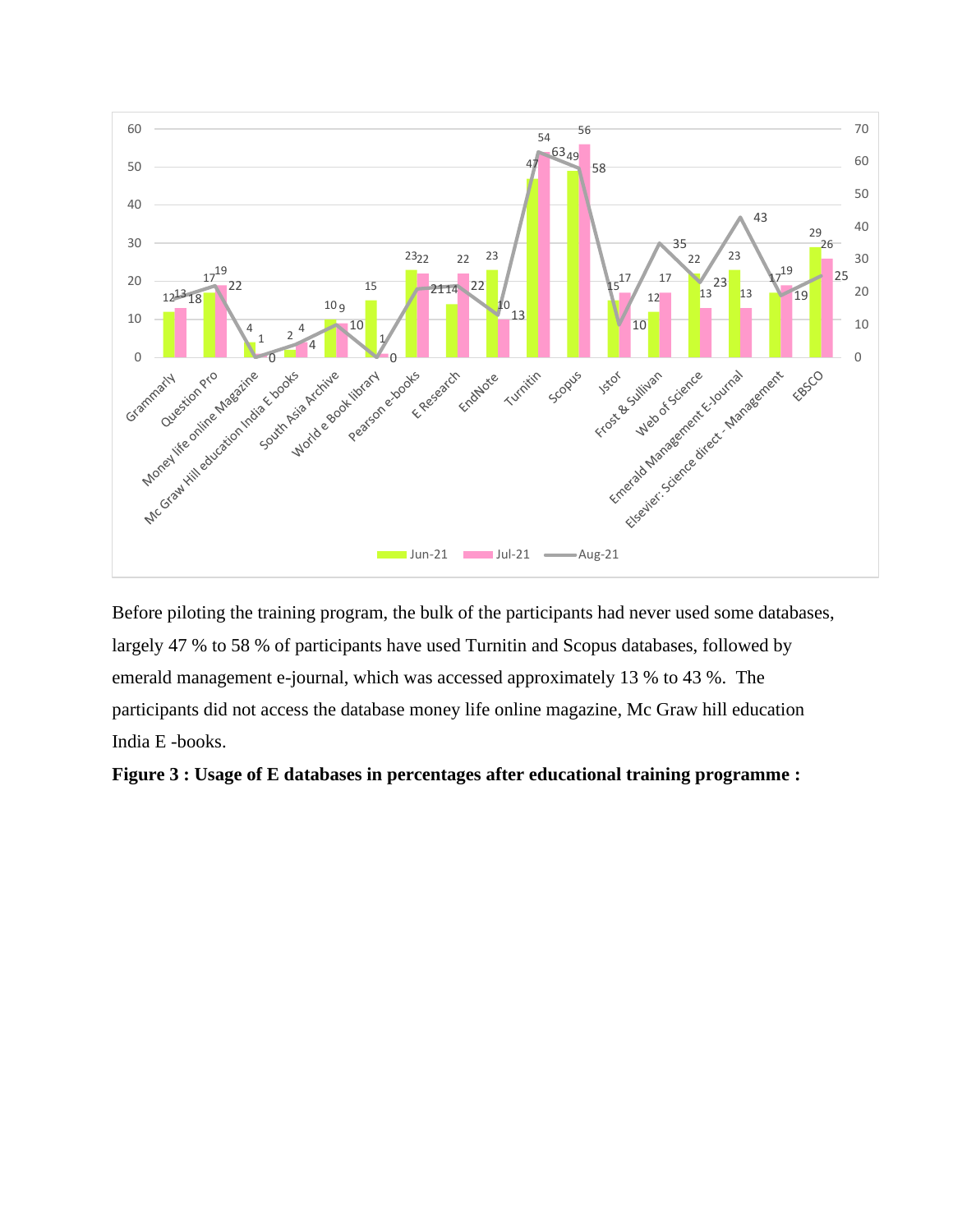

After appearing training program, a significant variation is observed in refining the use of online databases by the participants. 73 % to 92 % of the participants used the Scopus and Turnitin databases for their research activities. The least number of participants had used the money life online magazine, south Asia archives, and questionPro databases. The current study evidently comprehended that awareness training programs play a vivacious role in civilizing the user's usage of online databases.

#### **Figure 4: Distribution of preferred use of kind of the resources among user groups:**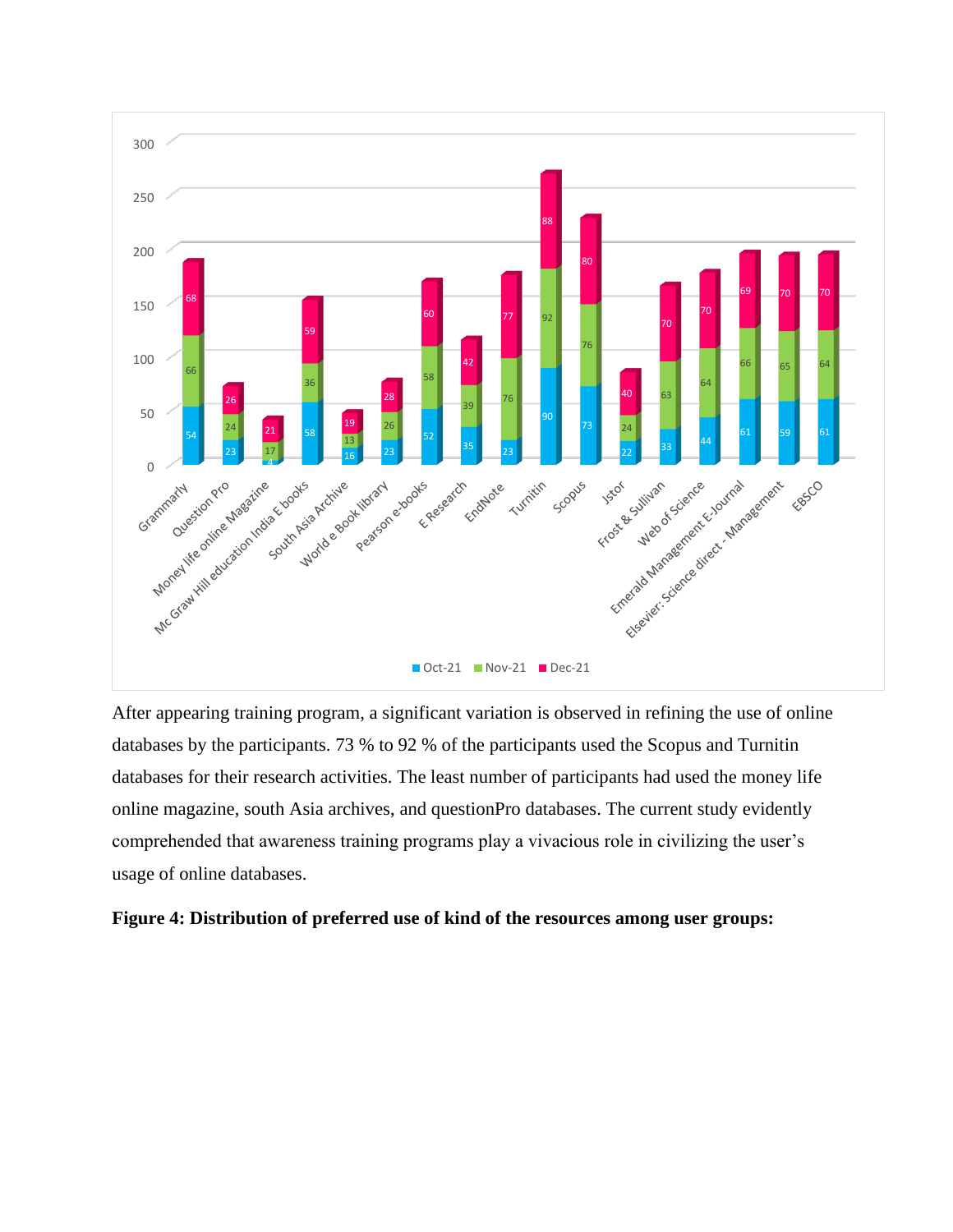

Approximately 60-61 % of respective Ph.D. scholars and teaching faculty started using databases to access the data from e-journals for their research activity. In comparison, 45 % of undergraduates accessed e-books, and around 37 % of the postgraduates accessed the online database to gather the information from the e-journals and e-books.

| <b>Variables</b>            | Undergradu   | Postgraduate | <b>PhD</b> | <b>Teaching</b> |
|-----------------------------|--------------|--------------|------------|-----------------|
|                             | ates $(\% )$ | s(%)         | scholars   | <b>Faculty</b>  |
|                             |              |              | (%)        | (%)             |
| Lack of new information     | 42           | 32           | 12         | 5               |
| Books and journals are      | 37           | 45           | 12         |                 |
| not relevant to the subject |              |              |            |                 |
| Lack of computers           | 42           | 44           | 14         | 0               |
| available in E-zone         |              |              |            |                 |
| Lack of awareness about     | 42           | 42           | 10         | 6               |
| databases                   |              |              |            |                 |

**Table 2 : Barriers for not using the various E- databases in percentages:**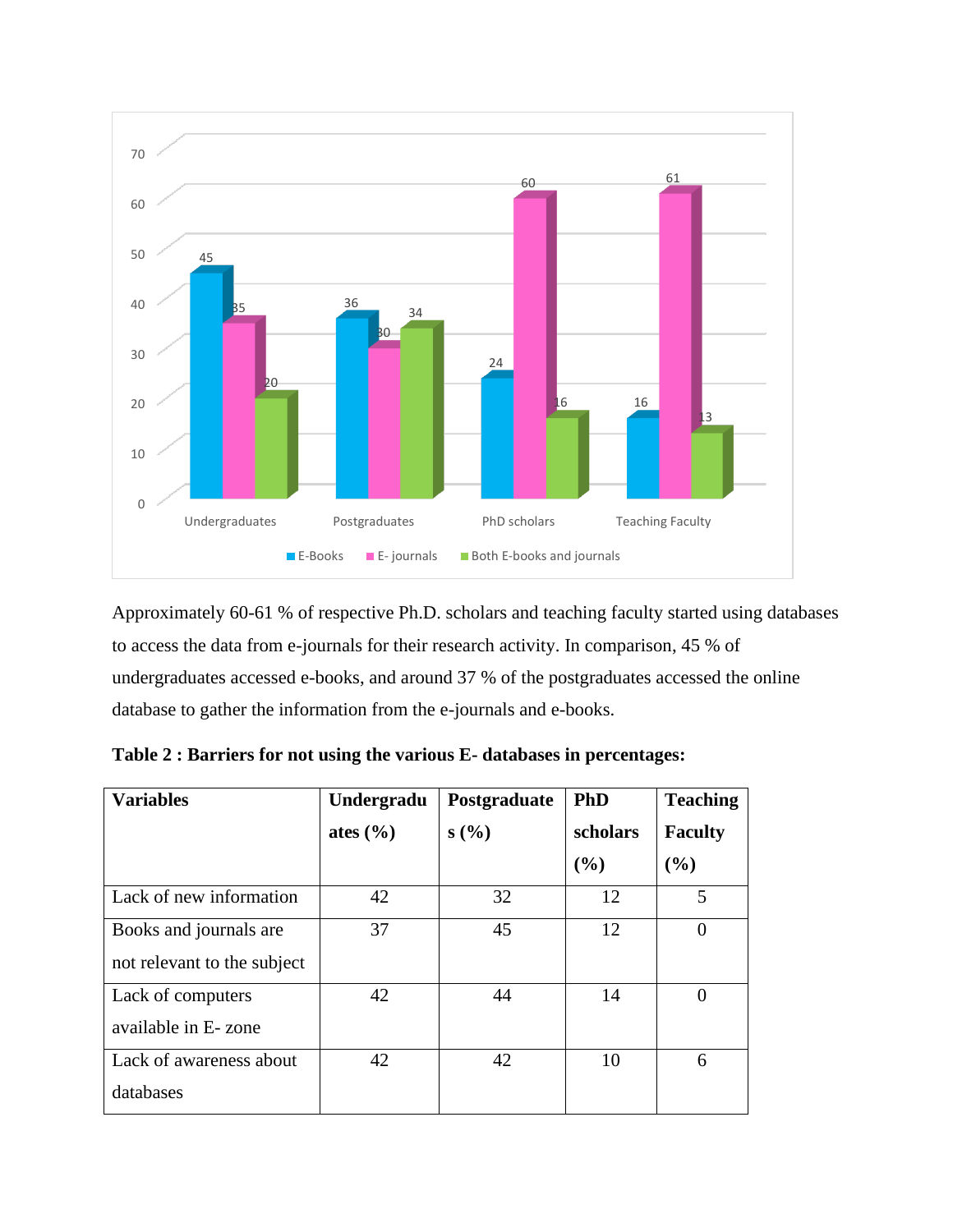| Library staff are      | 42 | 46 |    | 12 |
|------------------------|----|----|----|----|
| incompetent            |    |    |    |    |
| Insufficient bandwidth | 56 | 26 | 18 |    |
| No updated books and   | 41 | 53 | 6  |    |
| journal                |    |    |    |    |
| Insufficient online    | 33 | 34 | 33 | 0  |
| journals and books     |    |    |    |    |
| Lack of time           | 34 | 34 | っ  | 30 |

About 56 % of the undergraduates reported not having adequate bandwidth to use databases rapidly. In comparison, 42 % of Undergraduates shared their experience that they do not have a sufficient number of computers to use the databases and 42 % of them expressed they have a lack of awareness regarding databases. Teaching faculty and Ph.D. scholars have less number of barriers in using databases

#### 5. **Conclusion:**

From the current study, it is understood that periodical library training programs are significant to make the fresher aware of the usage and availability of databases in the library. The training ensures the students comprehend the typical features of every database. It is noticed that the majority of the institutes customarily conduct library orientation programs to the fresher but essentially, students also prerequisite to be trained about the functions and process of using all databases. Therefore, databases available in the library will be meritoriously utilized by all the students for their academic purpose and help and support the students in enhancing their critical, thoughtful thinking through profound learning.

#### **Recommendation:**

- Training on databases must be conducted periodically based on the results of the student's usage of e- databases.
- Recorded videos are essential to be sent to the students through an institutional management system that makes prerequisites accessible all over their course.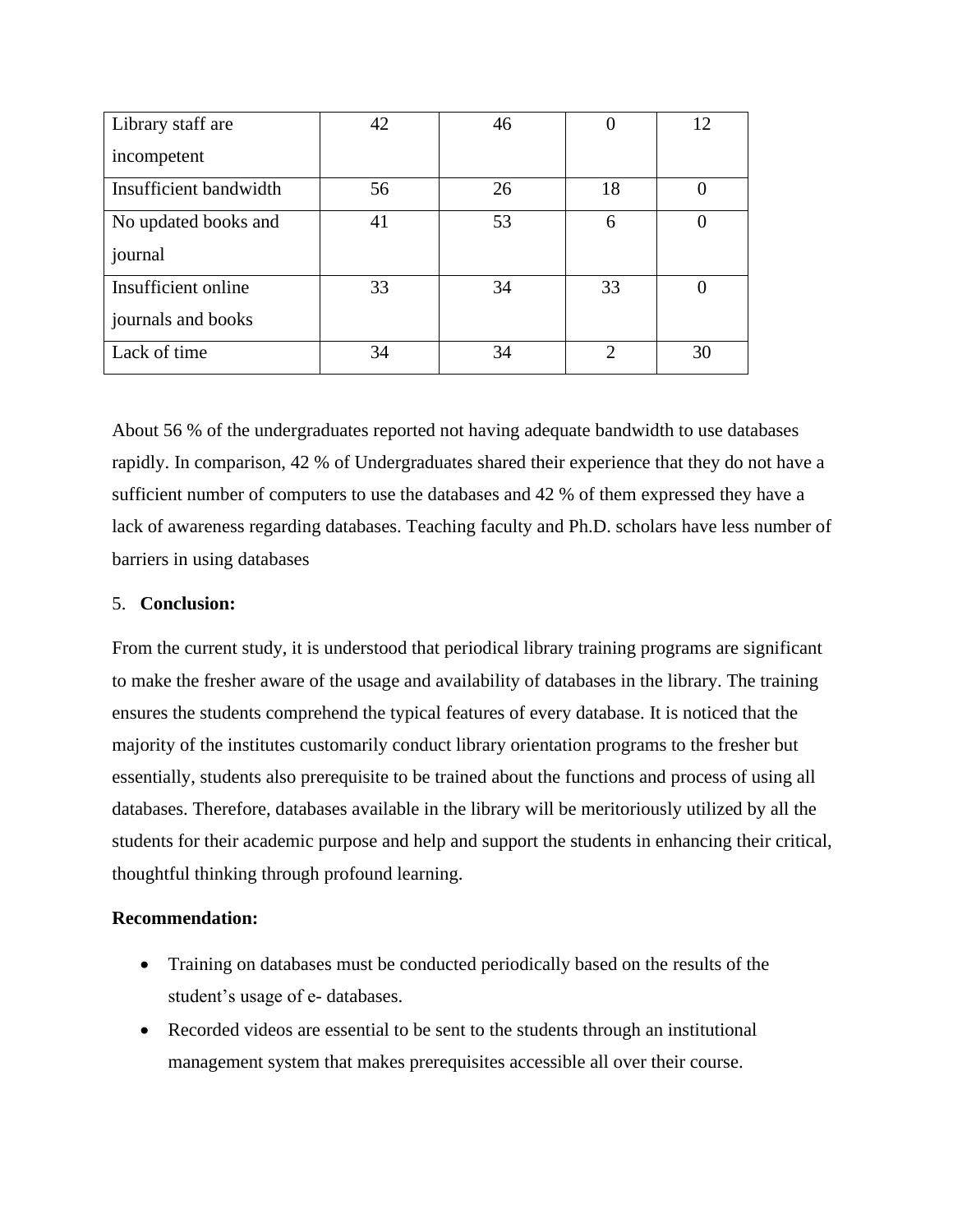• A separate hands-on training program could be arranged so that the students will learn how to search and access resources.

#### **References:**

- Atarodi, A. Alami, A.& Saeedi, S.J.G.M. (2015). User education impacts on medical students. Scholar Journal of Applied Medical Sciences (SJAMS)3 (3C), 1252-1258
- Bhatti. Rubina. (2010). An Evaluation of User-Education Programmes in the University Libraries of Pakistan":Library Philosophy and Practice.
- Bleidt, S. A. (2011). How Students Utilize and Perceive Their School Library, American Secondary Education, 39 (3), 67-84.
- Fadel Jamil Klaib, (2011). "User's ratings on the improved library orientation programme at Zarqa Private University: A Comparative Study", Malaysian Journal of Library and information science, 16(2), 63-72.
- Goldman, C., Turnbow, D., Roth, A., Friedman, L., & Heskett, K. (2016). Creating an Engaging Library Orientation: First Year Experience Courses at University of California, San Diego. Communications in Information Literacy, 10 (1), 81-98. <https://doi.org/10.15760/comminfolit.2016.10.1.16>
- Hindagolla, B.M.M.C.B. (2012). Restructuring of user education programmes in university libraries from user perspectives: a case study. Journal of the University Librarians Association, 16(1), 19-33.
- Jessy, A., Sivananda Bhat, K., and Rao, M., (2016). Assessing the effectiveness of information literacy instruction program: pre and post evaluation case study", Library Philosophy and Practice, 1434.
- Khan, J. (2016). Awareness and use of digital resources and services in the IIT Delhi Library. International Journal of Research-GRANTHAALAYAN, 4(6).
- Murugan, M & Jeyshankar, R. (2019) "Use of Library Resources and Services Among PG Students and Research Scholars of Alagappa University.
- Opara, Genevieve Eke, Felix & Njoku, Ifeoma & Okoye, Ifeyinwa. (2018). The Effect of